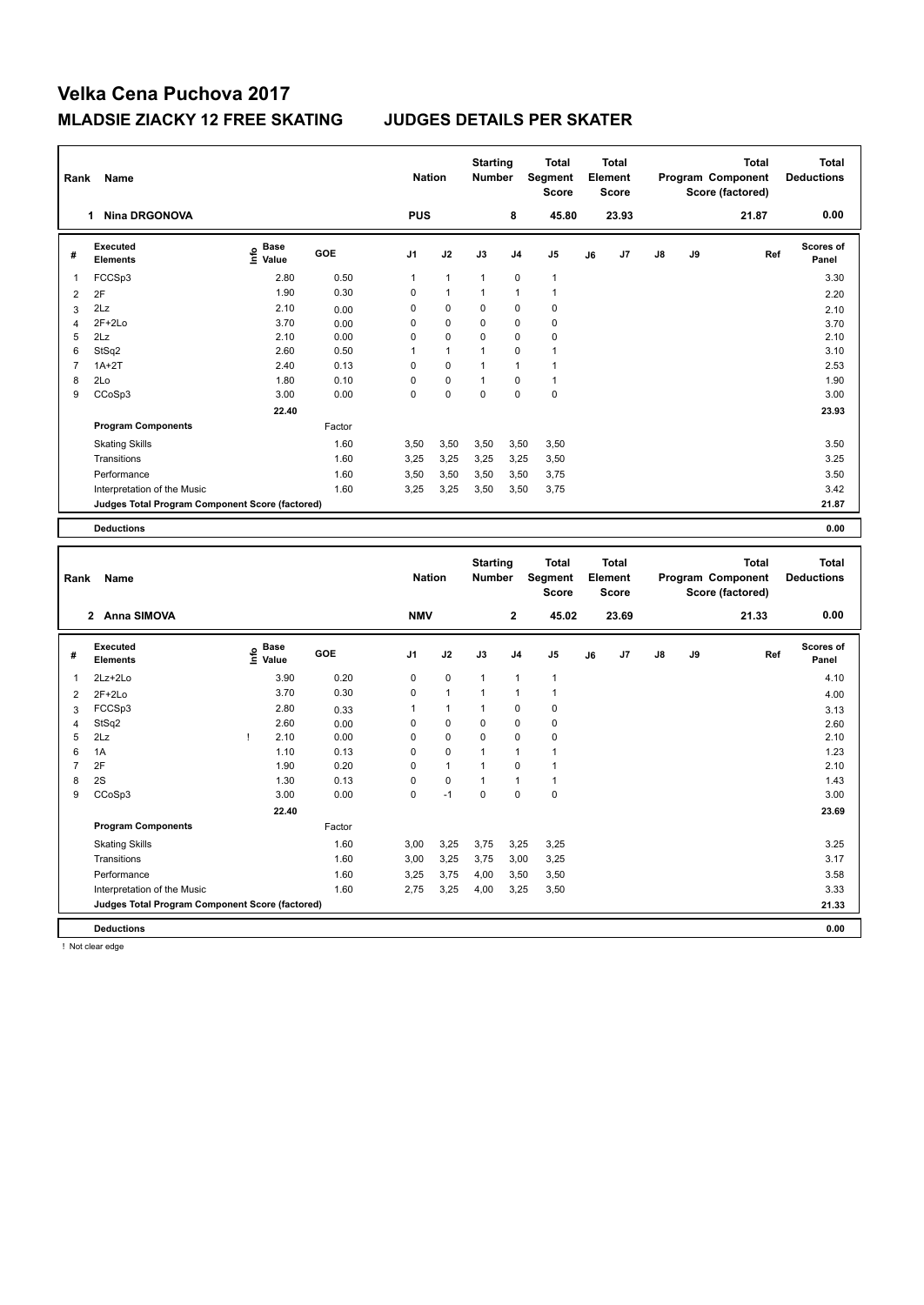| Rank           | Name                                            |    |                                  |         |                | <b>Nation</b> | <b>Starting</b><br><b>Number</b> |                | <b>Total</b><br>Segment<br><b>Score</b> |    | <b>Total</b><br>Element<br><b>Score</b> |               |    | <b>Total</b><br>Program Component<br>Score (factored) | <b>Total</b><br><b>Deductions</b> |
|----------------|-------------------------------------------------|----|----------------------------------|---------|----------------|---------------|----------------------------------|----------------|-----------------------------------------|----|-----------------------------------------|---------------|----|-------------------------------------------------------|-----------------------------------|
|                | <b>Tereza FUCHSOVA</b><br>3                     |    |                                  |         | ZAF            |               |                                  | $\overline{7}$ | 44.50                                   |    | 22.77                                   |               |    | 21.73                                                 | 0.00                              |
| #              | Executed<br><b>Elements</b>                     |    | <b>Base</b><br>e Base<br>⊆ Value | GOE     | J <sub>1</sub> | J2            | J3                               | J <sub>4</sub> | J5                                      | J6 | J7                                      | $\mathsf{J}8$ | J9 | Ref                                                   | <b>Scores of</b><br>Panel         |
| 1              | $2Lz+2T$                                        |    | 3.40                             | 0.20    | 0              | $\mathbf 0$   | $\overline{1}$                   | $\overline{1}$ | $\mathbf{1}$                            |    |                                         |               |    |                                                       | 3.60                              |
| $\overline{2}$ | $2F+2Lo$                                        |    | 3.70                             | 0.00    | 0              | $\mathbf 0$   | 0                                | 0              | 1                                       |    |                                         |               |    |                                                       | 3.70                              |
| 3              | 2Lz                                             |    | 2.10                             | 0.20    | 0              | $\mathbf 0$   | 1                                | $\overline{1}$ | $\mathbf{1}$                            |    |                                         |               |    |                                                       | 2.30                              |
| 4              | CCoSp3                                          |    | 3.00                             | 0.00    | 0              | $\mathbf 0$   | 0                                | $\mathbf 0$    | $\pmb{0}$                               |    |                                         |               |    |                                                       | 3.00                              |
| 5              | StSq2                                           |    | 2.60                             | 0.00    | 1              | $\mathbf 0$   | $\mathbf 0$                      | $\mathbf 0$    | $\pmb{0}$                               |    |                                         |               |    |                                                       | 2.60                              |
| 6              | 2F                                              |    | 1.90                             | 0.30    | 0              | $\mathbf{1}$  | 1                                | $\mathbf{1}$   | $\mathbf{1}$                            |    |                                         |               |    |                                                       | 2.20                              |
| 7              | FCSSp3                                          |    | 2.60                             | 0.17    | 1              | $\mathbf 0$   | 1                                | 0              | $\mathbf 0$                             |    |                                         |               |    |                                                       | 2.77                              |
| 8              | 2A<<                                            | << | 1.10                             | $-0.60$ | $-3$           | $-3$          | $-3$                             | $-3$           | $-3$                                    |    |                                         |               |    |                                                       | 0.50                              |
| 9              | 2Lo                                             |    | 1.80                             | 0.30    | $\mathbf{1}$   | $\mathbf{1}$  | $\overline{1}$                   | $\mathbf 0$    | $\mathbf{1}$                            |    |                                         |               |    |                                                       | 2.10                              |
|                |                                                 |    | 22.20                            |         |                |               |                                  |                |                                         |    |                                         |               |    |                                                       | 22.77                             |
|                | <b>Program Components</b>                       |    |                                  | Factor  |                |               |                                  |                |                                         |    |                                         |               |    |                                                       |                                   |
|                | <b>Skating Skills</b>                           |    |                                  | 1.60    | 3,25           | 3,25          | 3,50                             | 3,50           | 3,25                                    |    |                                         |               |    |                                                       | 3.33                              |
|                | Transitions                                     |    |                                  | 1.60    | 3,25           | 3,25          | 3,75                             | 3,25           | 3,00                                    |    |                                         |               |    |                                                       | 3.25                              |
|                | Performance                                     |    |                                  | 1.60    | 3,25           | 3,50          | 4,00                             | 3,50           | 3,25                                    |    |                                         |               |    |                                                       | 3.42                              |
|                | Interpretation of the Music                     |    |                                  | 1.60    | 3,00           | 3,50          | 4,00                             | 3,75           | 3,50                                    |    |                                         |               |    |                                                       | 3.58                              |
|                | Judges Total Program Component Score (factored) |    |                                  |         |                |               |                                  |                |                                         |    |                                         |               |    |                                                       | 21.73                             |
|                | <b>Deductions</b>                               |    |                                  |         |                |               |                                  |                |                                         |    |                                         |               |    |                                                       | 0.00                              |

<< Downgraded jump

| Rank | <b>Name</b>                                     |      |                      |         | <b>Nation</b>  |             | <b>Starting</b><br><b>Number</b> |                | <b>Total</b><br>Segment<br><b>Score</b> |    | Total<br>Element<br><b>Score</b> |               |    | <b>Total</b><br>Program Component<br>Score (factored) | <b>Total</b><br><b>Deductions</b> |
|------|-------------------------------------------------|------|----------------------|---------|----------------|-------------|----------------------------------|----------------|-----------------------------------------|----|----------------------------------|---------------|----|-------------------------------------------------------|-----------------------------------|
|      | <b>Nina GUDERNOVA</b><br>4                      |      |                      |         | <b>BAP</b>     |             |                                  | 6              | 42.53                                   |    | 20.80                            |               |    | 21.73                                                 | 0.00                              |
| #    | Executed<br><b>Elements</b>                     | Info | <b>Base</b><br>Value | GOE     | J <sub>1</sub> | J2          | J3                               | J <sub>4</sub> | J <sub>5</sub>                          | J6 | J7                               | $\mathsf{J}8$ | J9 | Ref                                                   | Scores of<br>Panel                |
| 1    | 2Lz                                             |      | 2.10                 | $-0.20$ | 0              | $-1$        | $-1$                             | $-1$           | $\pmb{0}$                               |    |                                  |               |    |                                                       | 1.90                              |
| 2    | $2F+2T$                                         |      | 3.20                 | $-0.30$ | $-1$           | $-1$        | $-1$                             | $-1$           | $-1$                                    |    |                                  |               |    |                                                       | 2.90                              |
| 3    | 1A                                              |      | 1.10                 | 0.00    | 0              | $\mathbf 0$ | 0                                | 0              | 0                                       |    |                                  |               |    |                                                       | 1.10                              |
| 4    | FCCSp3                                          |      | 2.80                 | 0.00    | 0              | $\mathbf 0$ | 0                                | 0              | $\pmb{0}$                               |    |                                  |               |    |                                                       | 2.80                              |
| 5    | 2Lo                                             |      | 1.80                 | 0.00    | 0              | $\mathbf 0$ | $\mathbf 0$                      | $\mathbf 0$    | $\pmb{0}$                               |    |                                  |               |    |                                                       | 1.80                              |
| 6    | $2Lo+2T$                                        |      | 3.10                 | $-0.30$ | 0              | $-1$        | $-1$                             | $-1$           | -1                                      |    |                                  |               |    |                                                       | 2.80                              |
|      | StSq2                                           |      | 2.60                 | 0.00    | 0              | $\mathbf 0$ | 0                                | 0              | 0                                       |    |                                  |               |    |                                                       | 2.60                              |
| 8    | 2F                                              |      | 1.90                 | 0.00    | 0              | $\mathbf 0$ | $\Omega$                         | 0              | 0                                       |    |                                  |               |    |                                                       | 1.90                              |
| 9    | CCoSp3                                          |      | 3.00                 | 0.00    | $-1$           | $\mathbf 0$ | 0                                | $\mathbf 0$    | $\mathbf 0$                             |    |                                  |               |    |                                                       | 3.00                              |
|      |                                                 |      | 21.60                |         |                |             |                                  |                |                                         |    |                                  |               |    |                                                       | 20.80                             |
|      | <b>Program Components</b>                       |      |                      | Factor  |                |             |                                  |                |                                         |    |                                  |               |    |                                                       |                                   |
|      | <b>Skating Skills</b>                           |      |                      | 1.60    | 3,00           | 3,00        | 3,50                             | 3,50           | 3,50                                    |    |                                  |               |    |                                                       | 3.33                              |
|      | Transitions                                     |      |                      | 1.60    | 3,25           | 3,00        | 3,50                             | 3,50           | 3,25                                    |    |                                  |               |    |                                                       | 3.33                              |
|      | Performance                                     |      |                      | 1.60    | 3,50           | 3,25        | 3,75                             | 3,25           | 3,50                                    |    |                                  |               |    |                                                       | 3.42                              |
|      | Interpretation of the Music                     |      |                      | 1.60    | 3,25           | 3,50        | 3,75                             | 3,50           | 3,50                                    |    |                                  |               |    |                                                       | 3.50                              |
|      | Judges Total Program Component Score (factored) |      |                      |         |                |             |                                  |                |                                         |    |                                  |               |    |                                                       | 21.73                             |
|      | <b>Deductions</b>                               |      |                      |         |                |             |                                  |                |                                         |    |                                  |               |    |                                                       | 0.00                              |

! Not clear edge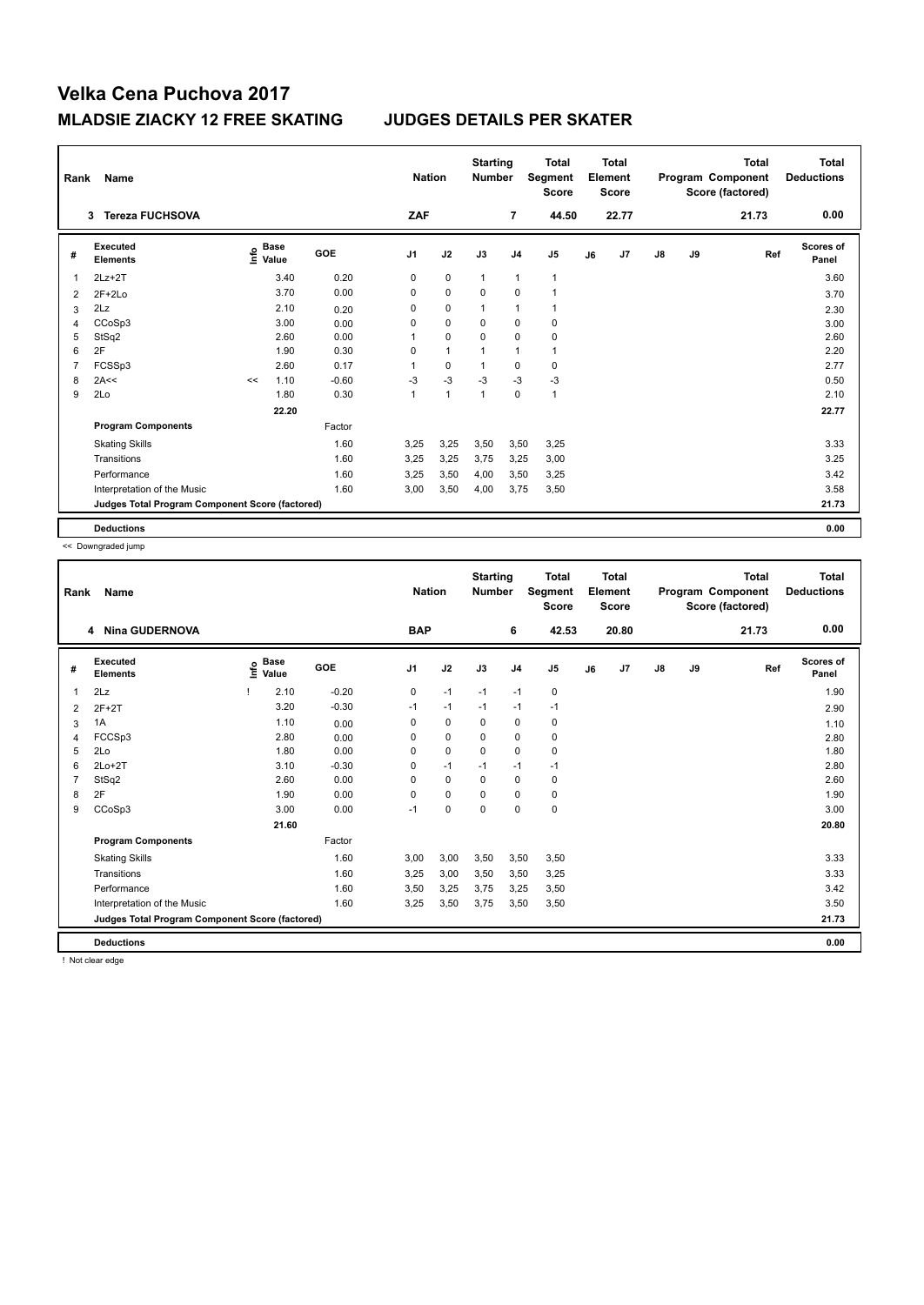| Rank           | Name                                            |                                            |                                  |              | <b>Nation</b>  |              | <b>Starting</b><br><b>Number</b> |                | <b>Total</b><br>Segment<br><b>Score</b> |    | <b>Total</b><br>Element<br><b>Score</b> |    |    | <b>Total</b><br>Program Component<br>Score (factored) | <b>Total</b><br><b>Deductions</b> |
|----------------|-------------------------------------------------|--------------------------------------------|----------------------------------|--------------|----------------|--------------|----------------------------------|----------------|-----------------------------------------|----|-----------------------------------------|----|----|-------------------------------------------------------|-----------------------------------|
|                | 5 Lucia KOLMANOVA                               |                                            |                                  |              | <b>PUK</b>     |              |                                  | 3              | 42.37                                   |    | 22.50                                   |    |    | 19.87                                                 | 0.00                              |
| #              | <b>Executed</b><br><b>Elements</b>              |                                            | <b>Base</b><br>e Base<br>⊆ Value | GOE          | J <sub>1</sub> | J2           | J3                               | J <sub>4</sub> | J <sub>5</sub>                          | J6 | J7                                      | J8 | J9 | Ref                                                   | <b>Scores of</b><br>Panel         |
| $\mathbf{1}$   | 2Lz+2Lo                                         |                                            | 3.90                             | 0.00         | $-1$           | 0            | 0                                | 0              | $\mathbf 0$                             |    |                                         |    |    |                                                       | 3.90                              |
| $\overline{2}$ | $2F+2Lo$                                        |                                            | 3.70                             | $-0.10$      | $-1$           | $-1$         | $\mathbf 0$                      | 0              | $\mathbf 0$                             |    |                                         |    |    |                                                       | 3.60                              |
| 3              | 1A                                              |                                            | 1.10                             | 0.00         | $\mathbf 0$    | 0            | $\mathbf{1}$                     | $\mathbf 0$    | $\mathbf 0$                             |    |                                         |    |    |                                                       | 1.10                              |
| $\overline{4}$ | FCCSp3                                          |                                            | 2.80                             | 0.00         | $\mathbf 0$    | $\mathbf 0$  | $\mathbf 0$                      | $\mathbf 0$    | 0                                       |    |                                         |    |    |                                                       | 2.80                              |
| 5              | 2Lz                                             |                                            | 2.10                             | 0.20         | $\mathbf 0$    | 0            | $\mathbf{1}$                     | 1              | $\mathbf{1}$                            |    |                                         |    |    |                                                       | 2.30                              |
| 6              | 2F                                              |                                            | 1.90                             | 0.00         | $\mathbf 0$    | $\mathbf 0$  | $\mathbf{1}$                     | $\mathbf 0$    | $\mathbf 0$                             |    |                                         |    |    |                                                       | 1.90                              |
| $\overline{7}$ | StSq2                                           |                                            | 2.60                             | 0.00         | $\mathbf 0$    | 0            | 0                                | 0              | $\pmb{0}$                               |    |                                         |    |    |                                                       | 2.60                              |
| 8              | 2S                                              |                                            | 1.30                             | 0.00         | $\mathbf 0$    | $\pmb{0}$    | 0                                | $\mathbf 0$    | $\pmb{0}$                               |    |                                         |    |    |                                                       | 1.30                              |
| 9              | CCoSp3                                          |                                            | 3.00                             | 0.00         | $\Omega$       | 0            | 0                                | 0              | $\mathbf 0$                             |    |                                         |    |    |                                                       | 3.00                              |
|                |                                                 |                                            | 22.40                            |              |                |              |                                  |                |                                         |    |                                         |    |    |                                                       | 22.50                             |
|                | <b>Program Components</b>                       |                                            |                                  | Factor       |                |              |                                  |                |                                         |    |                                         |    |    |                                                       |                                   |
|                | <b>Skating Skills</b>                           |                                            |                                  | 1.60         | 2,50           | 2,75         | 4,00                             | 3,50           | 3,25                                    |    |                                         |    |    |                                                       | 3.17                              |
|                | Transitions                                     |                                            |                                  | 1.60         | 2,50           | 2,75         | 3,50                             | 3,25           | 3,00                                    |    |                                         |    |    |                                                       | 3.00                              |
|                | Performance                                     |                                            |                                  | 1.60         | 2,50           | 3,00         | 3,75                             | 3,50           | 3,00                                    |    |                                         |    |    |                                                       | 3.17                              |
|                | Interpretation of the Music                     |                                            |                                  | 1.60         | 2,50           | 3,00         | 3,75                             | 3,25           | 3,00                                    |    |                                         |    |    |                                                       | 3.08                              |
|                | Judges Total Program Component Score (factored) |                                            |                                  |              |                |              |                                  |                |                                         |    |                                         |    |    |                                                       | 19.87                             |
|                | <b>Deductions</b>                               |                                            |                                  |              |                |              |                                  |                |                                         |    |                                         |    |    |                                                       |                                   |
|                |                                                 |                                            |                                  |              |                |              |                                  |                |                                         |    |                                         |    |    |                                                       | 0.00                              |
|                |                                                 |                                            |                                  |              |                |              |                                  |                |                                         |    |                                         |    |    |                                                       |                                   |
| Rank           | Name                                            |                                            |                                  |              | <b>Nation</b>  |              | <b>Starting</b><br><b>Number</b> |                | <b>Total</b><br>Segment<br>Score        |    | <b>Total</b><br>Element<br><b>Score</b> |    |    | <b>Total</b><br>Program Component<br>Score (factored) | <b>Total</b><br><b>Deductions</b> |
|                | Masa MOSKOVA<br>6                               |                                            |                                  |              | <b>NMV</b>     |              |                                  | 5              | 41.96                                   |    | 20.10                                   |    |    | 21.86                                                 | 0.00                              |
| #              | <b>Executed</b>                                 |                                            | <b>Base</b>                      | GOE          | J <sub>1</sub> | J2           | J3                               | J4             | J5                                      | J6 | J7                                      | J8 | J9 | Ref                                                   | Scores of                         |
|                | <b>Elements</b>                                 | ۴ô                                         | Value                            |              |                |              |                                  |                |                                         |    |                                         |    |    |                                                       | Panel                             |
| $\mathbf{1}$   | 2Lze+2Lo                                        | e                                          | 3.30                             | $-0.60$      | $-2$           | $-2$         | $-2$                             | $-2$           | $-1$                                    |    |                                         |    |    |                                                       | 2.70                              |
| $\overline{2}$ | 2S                                              |                                            | 1.30                             | 0.00         | $-1$           | 0            | 0                                | 0              | $\mathbf 0$                             |    |                                         |    |    |                                                       | 1.30                              |
| 3              | 1A                                              |                                            | 1.10                             | 0.00         | $\mathbf 0$    | 0            | $\mathbf{1}$                     | $\mathbf 0$    | $\mathbf 0$                             |    |                                         |    |    |                                                       | 1.10                              |
| $\overline{4}$ | FCCSp3                                          |                                            | 2.80                             | 0.00         | $\mathbf 0$    | $\Omega$     | $\mathbf 0$                      | $\mathbf 0$    | $\overline{1}$                          |    |                                         |    |    |                                                       | 2.80                              |
| 5              | $2F+2Lo$                                        |                                            | 3.70                             | $-0.10$      | $-1$           | $-1$         | 0                                | $\mathbf 0$    | $\mathbf 0$                             |    |                                         |    |    |                                                       | 3.60                              |
| 6              | 2Lze                                            | $\mathsf{e}% _{0}\left( \mathsf{e}\right)$ | 1.50                             | $-0.60$      | $-2$           | $-2$         | $-2$                             | $-2$           | $-2$                                    |    |                                         |    |    |                                                       | 0.90                              |
| $\overline{7}$ | 2F                                              |                                            | 1.90                             | 0.20         | $\mathbf 0$    | $\pmb{0}$    | $\mathbf{1}$                     | $\mathbf{1}$   | $\mathbf{1}$                            |    |                                         |    |    |                                                       | 2.10                              |
| 8              | StSq2                                           |                                            | 2.60                             | 0.00         | $\mathbf 0$    | 0            | $\mathbf{1}$                     | 0              | $\pmb{0}$                               |    |                                         |    |    |                                                       | 2.60                              |
| 9              | CCoSp3                                          |                                            | 3.00                             | 0.00         | $\mathbf 0$    | 0            | $\mathbf 0$                      | $\Omega$       | $\mathbf 0$                             |    |                                         |    |    |                                                       | 3.00                              |
|                |                                                 |                                            | 21.20                            |              |                |              |                                  |                |                                         |    |                                         |    |    |                                                       | 20.10                             |
|                | <b>Program Components</b>                       |                                            |                                  | Factor       |                |              |                                  |                |                                         |    |                                         |    |    |                                                       |                                   |
|                | <b>Skating Skills</b>                           |                                            |                                  | 1.60         | 3,00           | 3,25         | 3,50                             | 3,50           | 3,25                                    |    |                                         |    |    |                                                       | 3.33                              |
|                | Transitions<br>Performance                      |                                            |                                  | 1.60<br>1.60 | 3,00<br>3,25   | 3,00<br>3,25 | 3,50<br>3,75                     | 3,25<br>3,75   | 3,50<br>3,75                            |    |                                         |    |    |                                                       | 3.25<br>3.58                      |

Interpretation of the Music 1.60 2,50 3,00 3,75 3,75 3,75 3.50

**Judges Total Program Component Score (factored) 21.86**

**Deductions 0.00**

e Wrong edge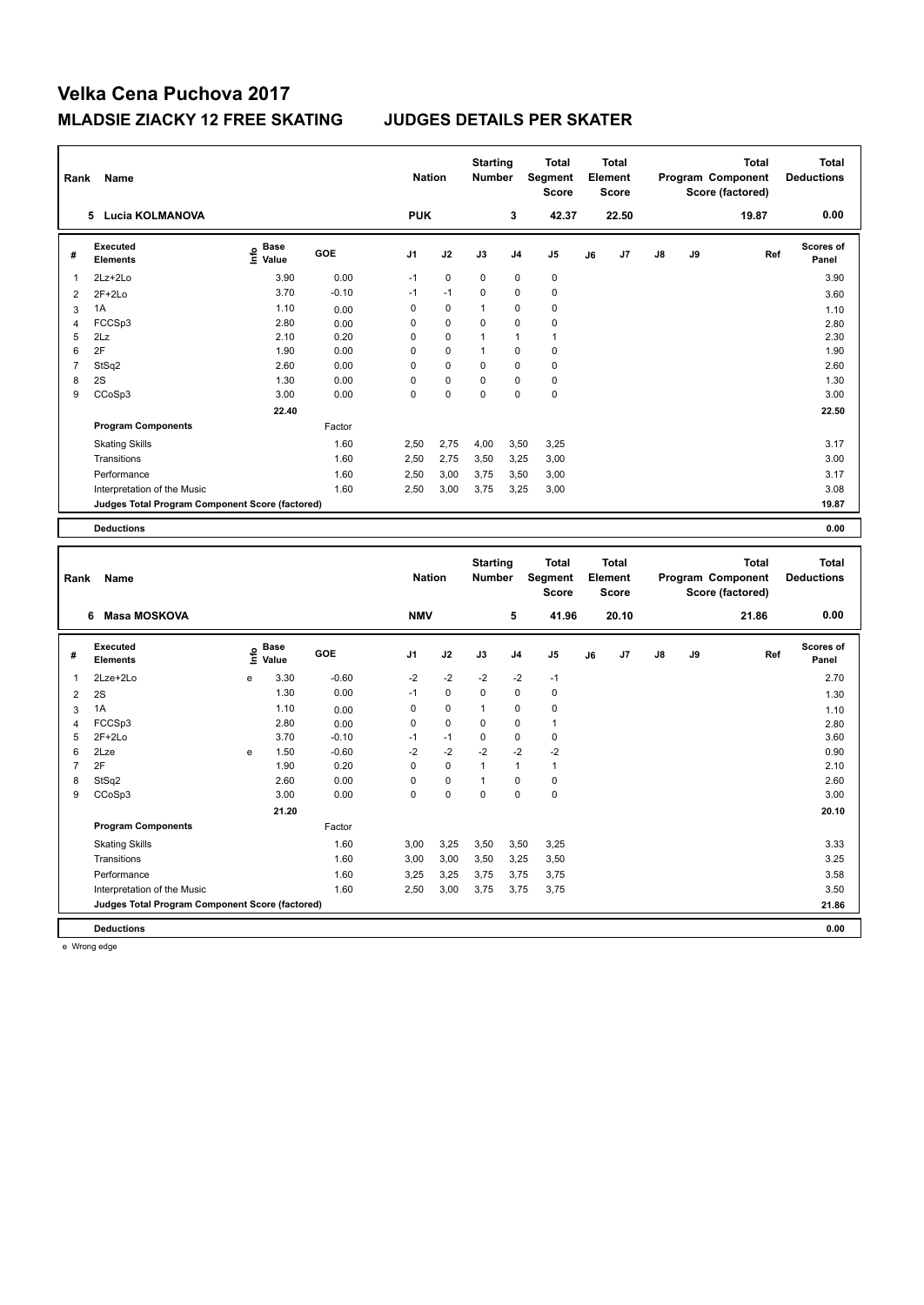| Rank           | Name                                            |    |                      |         |                | <b>Nation</b> | <b>Starting</b><br><b>Number</b> |                | <b>Total</b><br>Segment<br><b>Score</b> |    | Total<br>Element<br><b>Score</b> |               |    | <b>Total</b><br>Program Component<br>Score (factored) | Total<br><b>Deductions</b> |
|----------------|-------------------------------------------------|----|----------------------|---------|----------------|---------------|----------------------------------|----------------|-----------------------------------------|----|----------------------------------|---------------|----|-------------------------------------------------------|----------------------------|
|                | 7 Greta GAJDOSOVA                               |    |                      |         | <b>ZAK</b>     |               |                                  | 9              | 35.96                                   |    | 19.13                            |               |    | 17.33                                                 | 0.50                       |
| #              | Executed<br><b>Elements</b>                     | ۴o | <b>Base</b><br>Value | GOE     | J <sub>1</sub> | J2            | J3                               | J <sub>4</sub> | J <sub>5</sub>                          | J6 | J7                               | $\mathsf{J}8$ | J9 | Ref                                                   | <b>Scores of</b><br>Panel  |
| 1              | 2Lze                                            | e  | 1.50                 | $-0.90$ | $-3$           | $-3$          | $-3$                             | $-3$           | $-3$                                    |    |                                  |               |    |                                                       | 0.60                       |
| 2              | $2F+2T$                                         |    | 3.20                 | 0.00    | 0              | $\mathbf 0$   | 0                                | $\mathbf 0$    | $\pmb{0}$                               |    |                                  |               |    |                                                       | 3.20                       |
| 3              | $2Lo+2T$                                        |    | 3.10                 | $-0.10$ | $-1$           | $-1$          | $\mathbf 0$                      | $\mathbf 0$    | $\mathbf 0$                             |    |                                  |               |    |                                                       | 3.00                       |
| $\overline{4}$ | 2F                                              |    | 1.90                 | 0.00    | $-1$           | 0             | 0                                | 0              | 0                                       |    |                                  |               |    |                                                       | 1.90                       |
| 5              | FCCSp3                                          |    | 2.80                 | $-0.50$ | $-2$           | $-2$          | $-2$                             | $-1$           | $-1$                                    |    |                                  |               |    |                                                       | 2.30                       |
| 6              | 2Lo                                             |    | 1.80                 | $-0.20$ | $-1$           | $-1$          | $-1$                             | 0              | 0                                       |    |                                  |               |    |                                                       | 1.60                       |
| 7              | CCoSp3                                          |    | 3.00                 | 0.00    | 0              | $\mathbf 0$   | $\mathbf 0$                      | $\mathbf 0$    | $\mathbf 0$                             |    |                                  |               |    |                                                       | 3.00                       |
| 8              | StSq2                                           |    | 2.60                 | $-0.17$ | $-1$           | $-1$          | 0                                | 0              | 0                                       |    |                                  |               |    |                                                       | 2.43                       |
| 9              | 1A                                              |    | 1.10                 | 0.00    | 0              | $\mathbf 0$   | 0                                | $\mathbf 0$    | $\pmb{0}$                               |    |                                  |               |    |                                                       | 1.10                       |
|                |                                                 |    | 21.00                |         |                |               |                                  |                |                                         |    |                                  |               |    |                                                       | 19.13                      |
|                | <b>Program Components</b>                       |    |                      | Factor  |                |               |                                  |                |                                         |    |                                  |               |    |                                                       |                            |
|                | <b>Skating Skills</b>                           |    |                      | 1.60    | 2,25           | 2,50          | 2,75                             | 3,00           | 2,75                                    |    |                                  |               |    |                                                       | 2.67                       |
|                | Transitions                                     |    |                      | 1.60    | 2,25           | 2,25          | 2,75                             | 3,00           | 2,75                                    |    |                                  |               |    |                                                       | 2.58                       |
|                | Performance                                     |    |                      | 1.60    | 2,25           | 2,50          | 3,00                             | 3,25           | 3,00                                    |    |                                  |               |    |                                                       | 2.83                       |
|                | Interpretation of the Music                     |    |                      | 1.60    | 2,00           | 2,25          | 3,00                             | 3,00           | 3,00                                    |    |                                  |               |    |                                                       | 2.75                       |
|                | Judges Total Program Component Score (factored) |    |                      |         |                |               |                                  |                |                                         |    |                                  |               |    |                                                       | 17.33                      |
|                | <b>Deductions</b>                               |    | Falls:               | $-0.50$ |                |               |                                  |                |                                         |    |                                  |               |    |                                                       | $-0.50$                    |

e Wrong edge

| Rank | Name                                            |         |                      |         | <b>Nation</b>  |             | <b>Starting</b><br>Number |                | <b>Total</b><br>Segment<br><b>Score</b> |    | <b>Total</b><br>Element<br><b>Score</b> |               |    | <b>Total</b><br>Program Component<br>Score (factored) | <b>Total</b><br><b>Deductions</b> |
|------|-------------------------------------------------|---------|----------------------|---------|----------------|-------------|---------------------------|----------------|-----------------------------------------|----|-----------------------------------------|---------------|----|-------------------------------------------------------|-----------------------------------|
|      | <b>Laura DEBNAROVA</b><br>8                     |         |                      |         | <b>ZVM</b>     |             |                           | 1              | 28.47                                   |    | 14.50                                   |               |    | 15.47                                                 | 1.50                              |
| #    | Executed<br><b>Elements</b>                     | Linfo   | <b>Base</b><br>Value | GOE     | J <sub>1</sub> | J2          | J3                        | J <sub>4</sub> | J5                                      | J6 | J7                                      | $\mathsf{J}8$ | J9 | Ref                                                   | Scores of<br>Panel                |
| 1    | 2Lz                                             | $\prec$ | 1.50                 | $-0.90$ | -3             | $-3$        | $-3$                      | $-2$           | $-3$                                    |    |                                         |               |    |                                                       | 0.60                              |
| 2    | CCoSp3                                          |         | 3.00                 | $-0.40$ | $-2$           | $-2$        | $-1$                      | $-1$           | 0                                       |    |                                         |               |    |                                                       | 2.60                              |
| 3    | StSq1                                           |         | 1.80                 | 0.00    | $-1$           | $\mathbf 0$ | $\Omega$                  | $\mathbf 0$    | $\mathbf 0$                             |    |                                         |               |    |                                                       | 1.80                              |
| 4    | 2Lz+2Lo                                         |         | 3.90                 | $-0.90$ | -3             | $-3$        | $-3$                      | $-3$           | $-3$                                    |    |                                         |               |    |                                                       | 3.00                              |
| 5    | 2Lo                                             |         | 1.80                 | 0.00    | $-1$           | 0           | $\mathbf 0$               | 0              | 0                                       |    |                                         |               |    |                                                       | 1.80                              |
| 6    | 2F<                                             | $\prec$ | 1.40                 | $-0.90$ | $-3$           | $-3$        | $-3$                      | $-3$           | $-3$                                    |    |                                         |               |    |                                                       | 0.50                              |
|      | FCSSp3                                          |         | 2.60                 | 0.00    | $-1$           | 0           | $\Omega$                  | 0              | 0                                       |    |                                         |               |    |                                                       | 2.60                              |
| 8    | 2F<                                             | $\prec$ | 1.40                 | $-0.90$ | $-3$           | $-3$        | $-3$                      | $-3$           | $-3$                                    |    |                                         |               |    |                                                       | 0.50                              |
| 9    | 1A                                              |         | 1.10                 | 0.00    | $-1$           | $\mathbf 0$ | $\Omega$                  | $\mathbf 0$    | $\pmb{0}$                               |    |                                         |               |    |                                                       | 1.10                              |
|      |                                                 |         | 18.50                |         |                |             |                           |                |                                         |    |                                         |               |    |                                                       | 14.50                             |
|      | <b>Program Components</b>                       |         |                      | Factor  |                |             |                           |                |                                         |    |                                         |               |    |                                                       |                                   |
|      | <b>Skating Skills</b>                           |         |                      | 1.60    | 2,00           | 2,50        | 2,75                      | 2,75           | 2,75                                    |    |                                         |               |    |                                                       | 2.67                              |
|      | Transitions                                     |         |                      | 1.60    | 2,00           | 2,25        | 2,50                      | 2,25           | 2,50                                    |    |                                         |               |    |                                                       | 2.33                              |
|      | Performance                                     |         |                      | 1.60    | 1,75           | 2,00        | 2,75                      | 2,50           | 2,25                                    |    |                                         |               |    |                                                       | 2.25                              |
|      | Interpretation of the Music                     |         |                      | 1.60    | 1,75           | 2,25        | 2,50                      | 2,50           | 2,50                                    |    |                                         |               |    |                                                       | 2.42                              |
|      | Judges Total Program Component Score (factored) |         |                      |         |                |             |                           |                |                                         |    |                                         |               |    |                                                       | 15.47                             |
|      | <b>Deductions</b>                               |         | Falls:               | $-1.50$ |                |             |                           |                |                                         |    |                                         |               |    |                                                       | $-1.50$                           |

< Under-rotated jump ! Not clear edge